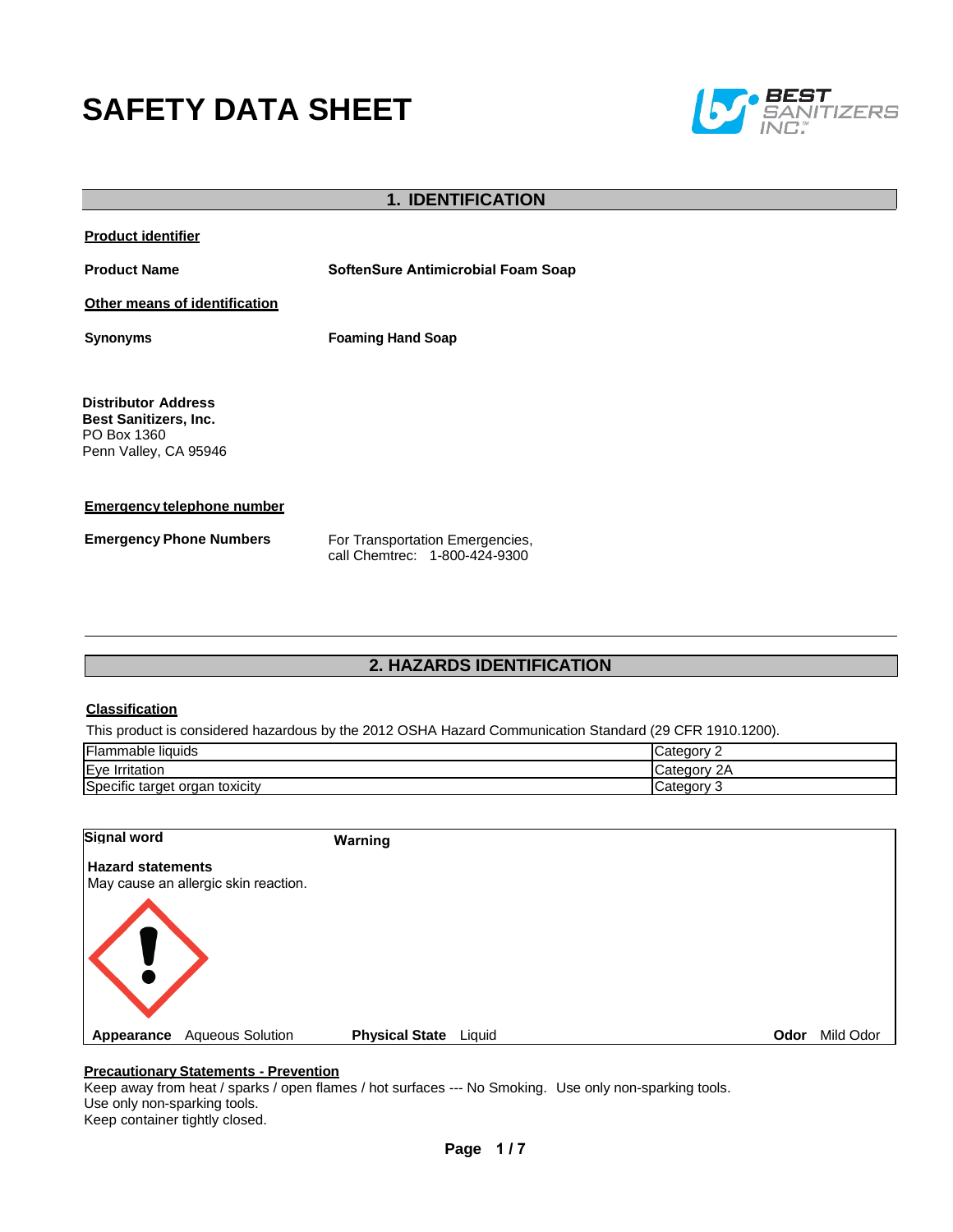# **Precautionary Statements - Response**

IF IN EYES: Rinse cautiously with water for several minutes. Remove contact lenses, if present and easy to do. Continue rinsing. If eye irritation persists: Get medical advice/attention.

IF ON SKIN (or hair): Remove/Take off immediately all contaminated clothing. Rinse skin (hair) with water/shower.

IF INHALED: Remove victim to fresh air and keep at rest in a position comfortable for breathing,

In case of fire: Use CO<sub>2</sub>, dry chemical, or foam for extinction.

#### **Precautionary Statements - Storage**

Store in a well-ventilated place. Keep cool.

#### **Precautionary Statements - Disposal**

Dispose of contents/container to an approved waste disposal plant.

# **3. COMPOSITION/INFORMATION ON INGREDIENTS**

| <b>Chemical Name</b>                  | CAS No.       | Weight % | <b>Trade Secret</b> |
|---------------------------------------|---------------|----------|---------------------|
| Isopropyl alcohol                     | 67-63-0       | 5-8      |                     |
| 4-Chloro-3, 5 xylenol (Chloroxylenol) | 88-04-0       |          |                     |
| Glycerin                              | $56 - 81 - 5$ |          |                     |

\* The exact percentage (concentration) of composition has been withheld as a trade secret.

## **4. FIRST AID MEASURES**

#### **First aid measures**

| <b>Eye Contact</b>  | Hold eye(s) open and rinse slowly and gently with water for 15-20 minutes. Remove<br>contact lenses, if present, after first 5 minutes, then continue rinsing eye(s). If eye irritation<br>persists: Get medical advice/attention.              |
|---------------------|-------------------------------------------------------------------------------------------------------------------------------------------------------------------------------------------------------------------------------------------------|
| <b>Skin Contact</b> | For accidental exposure to large quantities, wash off immediately with soap and plenty of<br>water while removing all contaminated clothes and shoes. Wash contaminated clothing before<br>reuse. Get medical attention if irritation develops. |
| <b>Inhalation</b>   | Remove to fresh air. If signs/symptoms continue, get medical attention.                                                                                                                                                                         |
| Ingestion           | Do NOT induce vomiting. Never give anything by mouth to an unconscious person. Call<br>physician.                                                                                                                                               |

#### **Most important symptoms and effects, both acute and delayed**

| Symptoms                  | See Section 11 for symptom information.                                    |
|---------------------------|----------------------------------------------------------------------------|
|                           | Indication of any immediate medical attention and special treatment needed |
| <b>Notes to Physician</b> | Treat symptomatically.                                                     |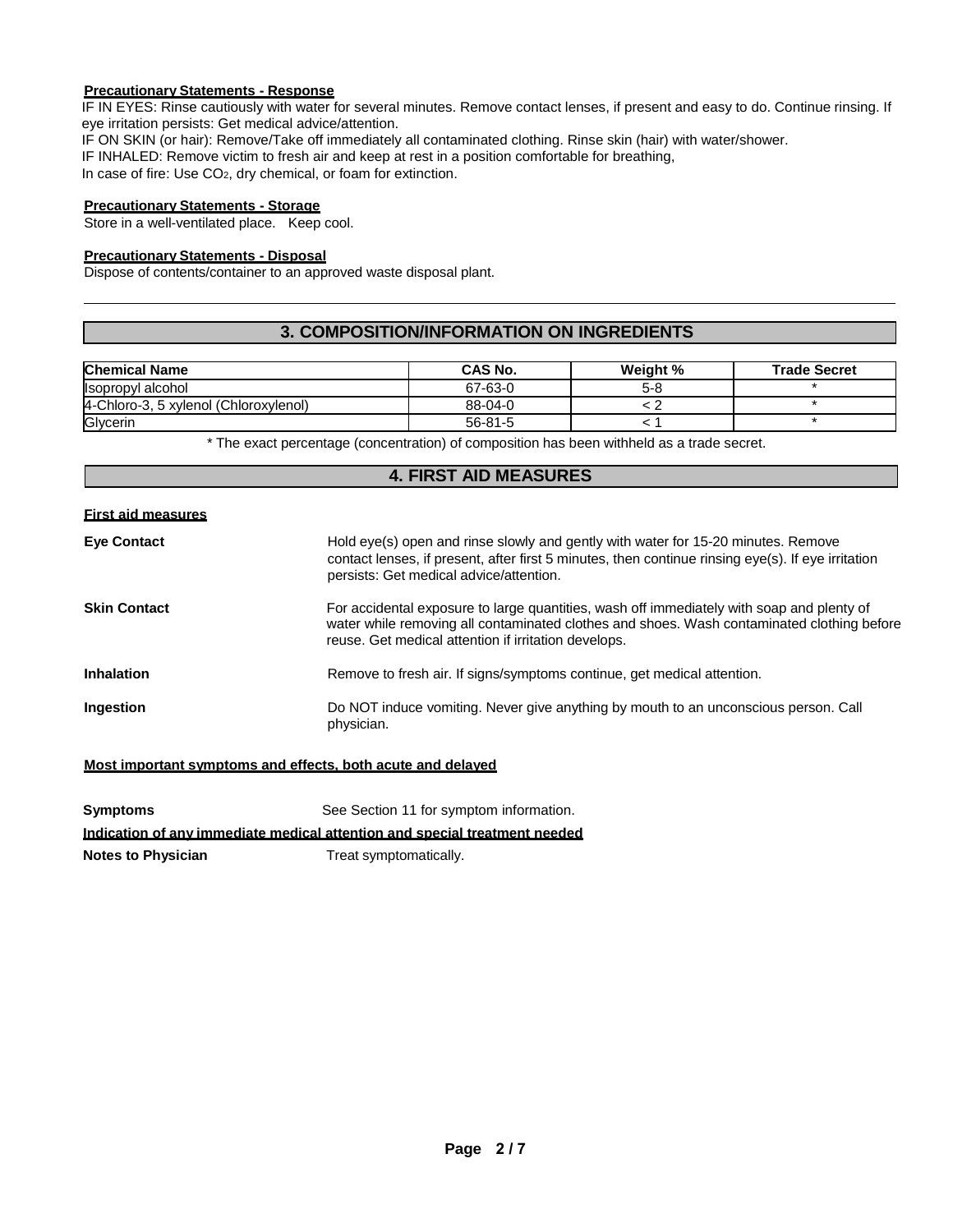# **5. FIRE-FIGHTING MEASURES**

#### **Suitable Extinguishing Media**

Dry chemical, Water spray (fog), Carbon dioxide (CO<sub>2</sub>), Foam.

#### **Specific Hazards Arising from the Chemical**

Vapors may travel to source of ignition and flash back.

#### **Hazardous Combustion Products**

Carbon Monoxide. Carbon Dioxide (CO2).

#### **Protective equipment and precautions for firefighters**

As in any fire, wear self-contained breathing apparatus pressure-demand, MSHA/NIOSH (approved or equivalent) and full protective gear. Cool containers with flooding quantities of water until well after fire is out.

# **6. ACCIDENTAL RELEASE MEASURES Personal precautions, protective equipment and emergency procedures Personal Precautions For emergency responders** Use personal protection recommended in Section 8. Ensure adequate ventilation, especially in confined areas. Isolate area. Keep unnecessary personnel away. **Environmental precautions Environmental Precautions** Prevent entry into waterways, sewers, basements or confined areas. See Section 12 for additional ecological information. **Methods and material for containment and cleaning up Methods for Containment** Prevent further leakage or spillage if safe to do so. Contain and collect spillage with noncombustible absorbent material, (e.g. sand, earth, diatomaceous earth, vermiculite) and place in container for disposal according to local/national regulations (See Section 13). **Methods for Cleaning Up** Use clean non-sparking tools to collect absorbed material, May be ignited by friction, heat, sparks or flames. Collect spillage. Soak up with inert absorbent material. Sweep up and shovel into suitable containers for disposal. Following product recovery, flush area with water. **7. HANDLING AND STORAGE Precautions for safe handling Handling** Keep away from heat sparks, flame and other sources of ignition (i.e., pilot lights, electric

motors static electricity). Take precautionary measures against static discharges. Do not eat, drink or smoke when using this product. Use personal protection recommended in Section 8. Avoid contact with skin, eyes or clothing. Use only in well-ventilated areas. Avoid breathing vapors or mists. Wash thoroughly after handling. Handle in accordance with good industrial hygiene and safety practice.

#### **Conditions for safe storage, including any incompatibilities**

**Storage** Keep Containers tightly closed in a dry, cool and well-ventilated place. Keep from freezing. Keep away from heat, sparks, flame and other sources of ignition (i.e., pilot lights, electric motors and static electricity). Store between 40 to 100˚F.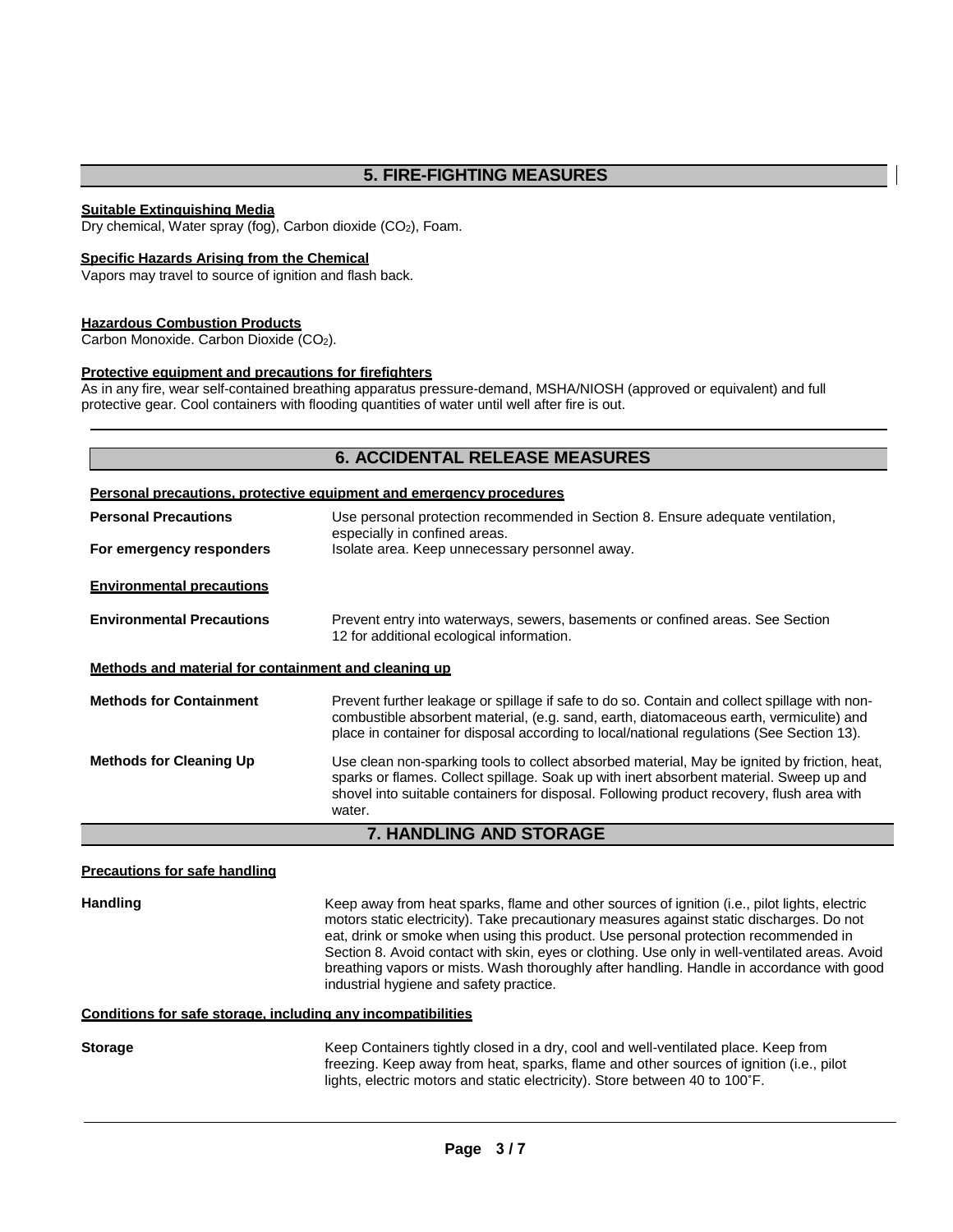**Incompatible Products** Heat, sparks, open flame, other ignition sources. Reacts violently with strong oxidants such as nitric acid and silver nitrate causing fire and explosion hazard. Reacts slowly with calcium hypochlorite and ammonia causing fire and explosion hazard.

# **8. EXPOSURE CONTROLS/PERSONAL PROTECTION**

#### **Control parameters**

#### **Exposure Guidelines**

| <b>Chemical Name</b>                | <b>ACGIH TLV</b>              | <b>OSHA PEL</b>                                                                                                                                                  | <b>NIOSH IDLH</b>                                                                                    |
|-------------------------------------|-------------------------------|------------------------------------------------------------------------------------------------------------------------------------------------------------------|------------------------------------------------------------------------------------------------------|
| <b>Isopropyl Alcohol</b><br>67-63-0 | STEL: 400 ppm<br>TWA: 200 ppm | TWA: 400 ppm<br>TWA: 980 mg/m <sup>3</sup> (vacated)<br>TWA: 400ppm (vacated)<br>TWA: 980 ppm<br>(vacated) STEL: 500 ppm<br>(vacated)STEL: 1225mg/m <sup>3</sup> | IDLH: 2000 ppm<br>TWA: 400 ppm<br>TWA: 980 mg/m $3$<br>STEL: 500 ppm<br>STEL: 1225 mg/m <sup>3</sup> |
| Glycerin                            |                               | TWA: 15 mg/m <sup>3</sup>                                                                                                                                        |                                                                                                      |
| $56 - 81 - 5$                       |                               |                                                                                                                                                                  |                                                                                                      |

*ACGIH TLV: American Conference of Governmental Industrial Hygienists - Threshold Limit Value. OSHA PEL: Occupational Safety and Health Administration - Permissible Exposure Limits. NIOSH IDLH: Immediately Dangerous to Life or Health.*

#### **Appropriate engineering controls**

| <b>Engineering Measures</b> | Showers                    |
|-----------------------------|----------------------------|
|                             | Eyewash stations           |
|                             | <b>Ventilation systems</b> |

| Individual protection measures, such as personal protective equipment |                                                                |  |
|-----------------------------------------------------------------------|----------------------------------------------------------------|--|
| <b>Eye/Face Protection</b>                                            | Avoid contact with eyes.                                       |  |
| <b>Skin and Body Protection</b>                                       | No protective equipment is needed under normal use conditions. |  |
| <b>Respiratory Protection</b>                                         | No protective equipment is needed under normal use conditions. |  |

**Hygiene Measures** Handle in accordance with good industrial hygience and safety practice.

# **9. PHYSICAL AND CHEMICAL PROPERTIES**

#### **Physical and Chemical Properties**

| <b>Physical State</b><br>Appearance<br>Color | Liauid<br>Aqueous solution<br>Clear | Odor<br><b>Odor Threshold</b>        | Mild<br>No information available |
|----------------------------------------------|-------------------------------------|--------------------------------------|----------------------------------|
| Property<br>рH                               | <b>Values</b><br>$5 - 7$            | <b>Remarks/ Method</b><br>None known |                                  |
| <b>Melting/freezing point</b>                | No data available                   | None known                           |                                  |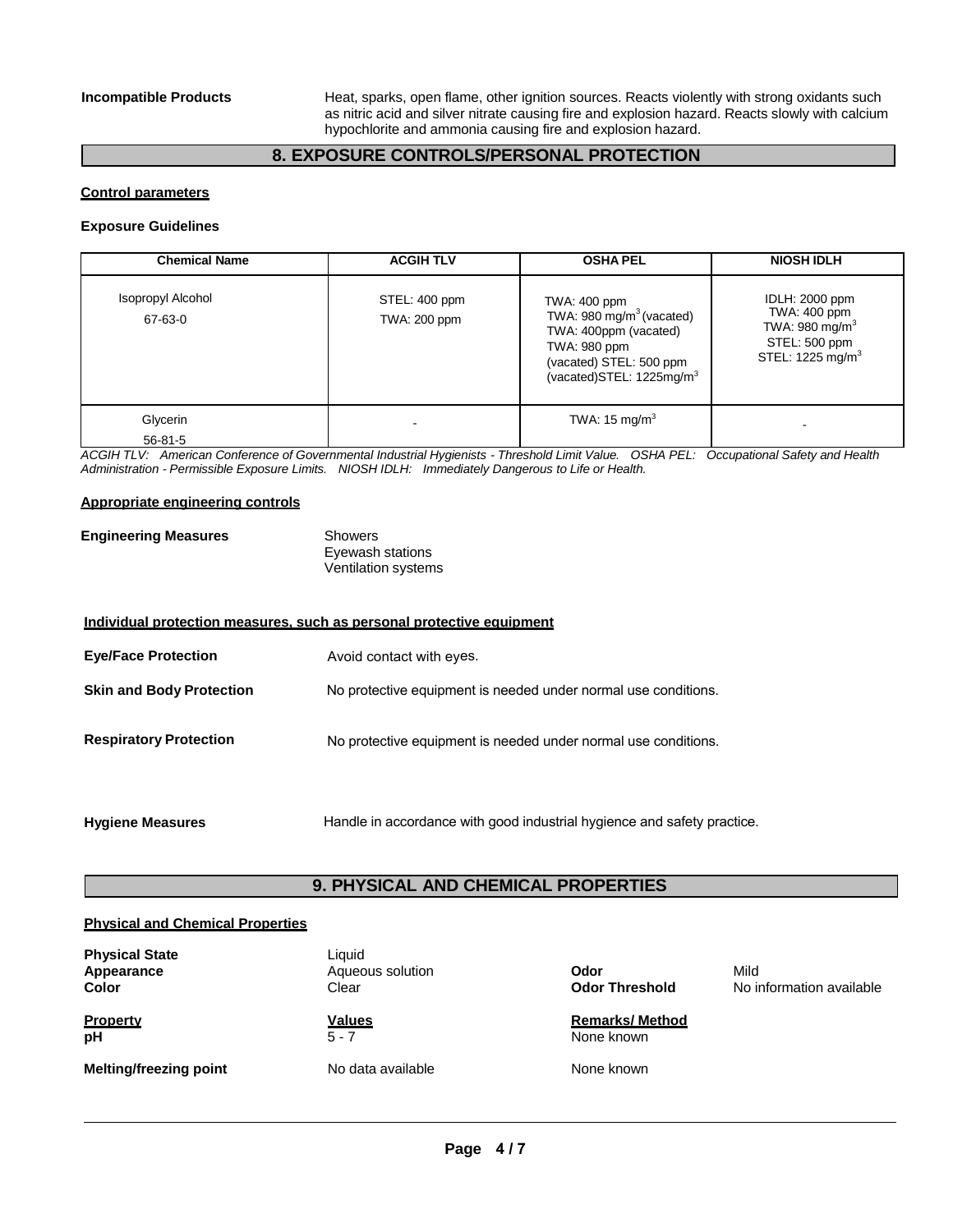**Boiling point / boiling range 212°F 1212°F 1212°F 1212°F 1212 121 121 121 121 121 121 121 121 121 121 121 121 121 121 121 121 121 121 121 121 121 121 121 121 121 Flash Point**<br> **Flash Point**<br> **Evaporation rate No data available** Mone known<br>
None known **Flammability** (solid, gas) **Flammability Limits in Air Upper flammability limit** No data available None known **Lower flammability limit** No data available None known **Vapor pressure No data available and the None known**<br> **Vapor density No data available None known**<br>
None known **Vapor density Specific Gravity 1.0** 1.0 None known<br> **Water Solubility** Coluble Coluble Colubre 2.0 None known **Water Solubility Communisty Soluble Mater Solubility Communisty Communisty Communisty Communisty Communisty Co<br>
Solubility in other solvents** Communisty None known None known **Solubility in other solvents** No data available **None known**<br> **Partition coefficient:** No data available None known **Partition coefficient:** No data available **None known**<br> **Autoignition temperature** No data available None known None known **Autoignition temperature No data available Mone known**<br> **Decomposition temperature** No data available **None known Decomposition temperature Kinematic viscosity No data available** None known **Dynamic viscosity No data available None known** 

**Evaporation No data available None known No data available None Known None known None known None known None known** 

# **10. STABILITY AND REACTIVITY**

#### **Reactivity**

No data available.

#### **Chemical stability**

Stable under recommended storage conditions.

#### **Possibility of Hazardous Reactions**

Vapors may form reactive mixture with air.

#### **Conditions to avoid**

Heat, flames and sparks, extreme temperature conditions.

#### **Incompatible materials**

Strong oxidizing agents, strong acids, heat sparks, open flame, other ignition sources.

# **Hazardous Decomposition Products**

Carbon monoxide, Carbon dioxide (CO2). Nitrogen.

#### **11. TOXICOLOGICAL INFORMATION**

#### **Information on likely routes of exposure**

#### **Product Information**

| <b>Inhalation</b>   | No irritant under normal use. |
|---------------------|-------------------------------|
| <b>Eye Contact</b>  | Can be irritating to eyes.    |
| <b>Skin Contact</b> | No irritant under normal use. |
| Ingestion           | May be harmful if swallowed.  |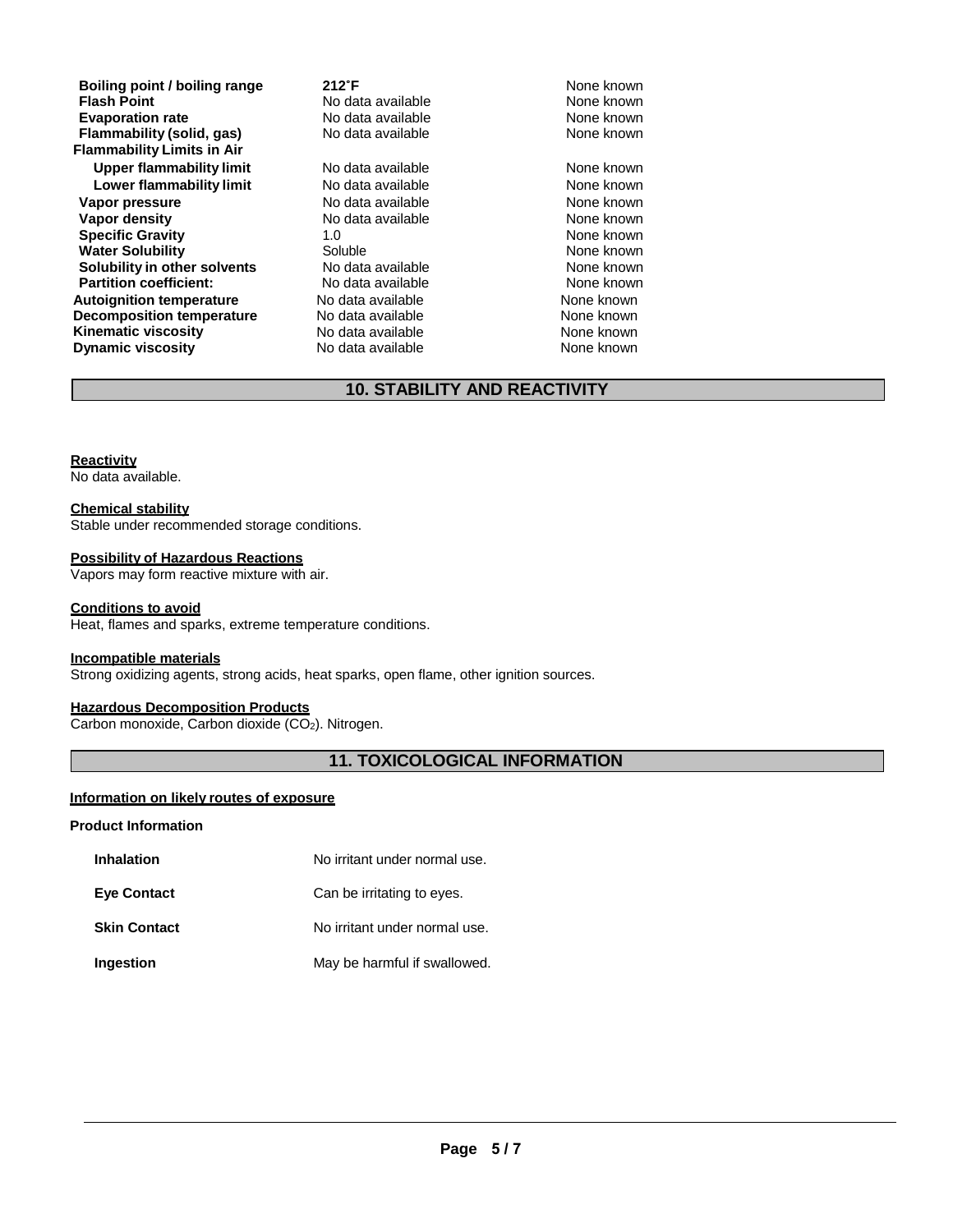#### **Component Information**

| <b>Chemical Name</b>                                | Oral LD50      | Dermal LD50          | <b>Inhalation LC50</b>          |
|-----------------------------------------------------|----------------|----------------------|---------------------------------|
| Glycerin<br>$56 - 81 - 5$                           | = 12600 mg/kg  | $>10$ g/kg (Rabbit)  | $>570 \text{ mg/m}^3$ (Rat) 1 h |
| Isopropyl alcohol<br>67-63-0                        | 4.4 g/kg (Rat) | 12.9 g/kg (Rabbit)   | 16000 (Rat, 8 h)                |
| 4-Chloro-3, 5 xylenol<br>(Chloroxylenol)<br>88-04-0 | $= 500$ mg/kg  | $>$ 2000 mg/kg (Rat) | >6.29mg/L (Rat)                 |

# **Information on toxicological effects**

**Symptoms** No Information Available

#### **Ecotoxicity**

#### **Persistence and Degradability**

No information available.

#### **Bioaccumulation**

| hemic<br>Name<br>idliit        | Coefficient |
|--------------------------------|-------------|
| Isopropyl alcohol<br>$67-63-1$ | 0.05        |

### **Other adverse effects**

No information available.

# **13. DISPOSAL CONSIDERATIONS**

#### **Disposal methods**

Disposal should be in accordance with applicable regional, national and local laws and regulations.

## **Contaminated Packaging**

Dispose of in accordance with federal, state and local regulations.

# **14. TRANSPORT INFORMATION**

# **DOT**

Non-hazardous

# **15. REGULATORY INFORMATION**

# **Chemical Inventories**

| TSCA                 | Complies |
|----------------------|----------|
| <b>DSL/NDSL</b>      | Complies |
| <b>EINECS/ELINCS</b> | Complies |